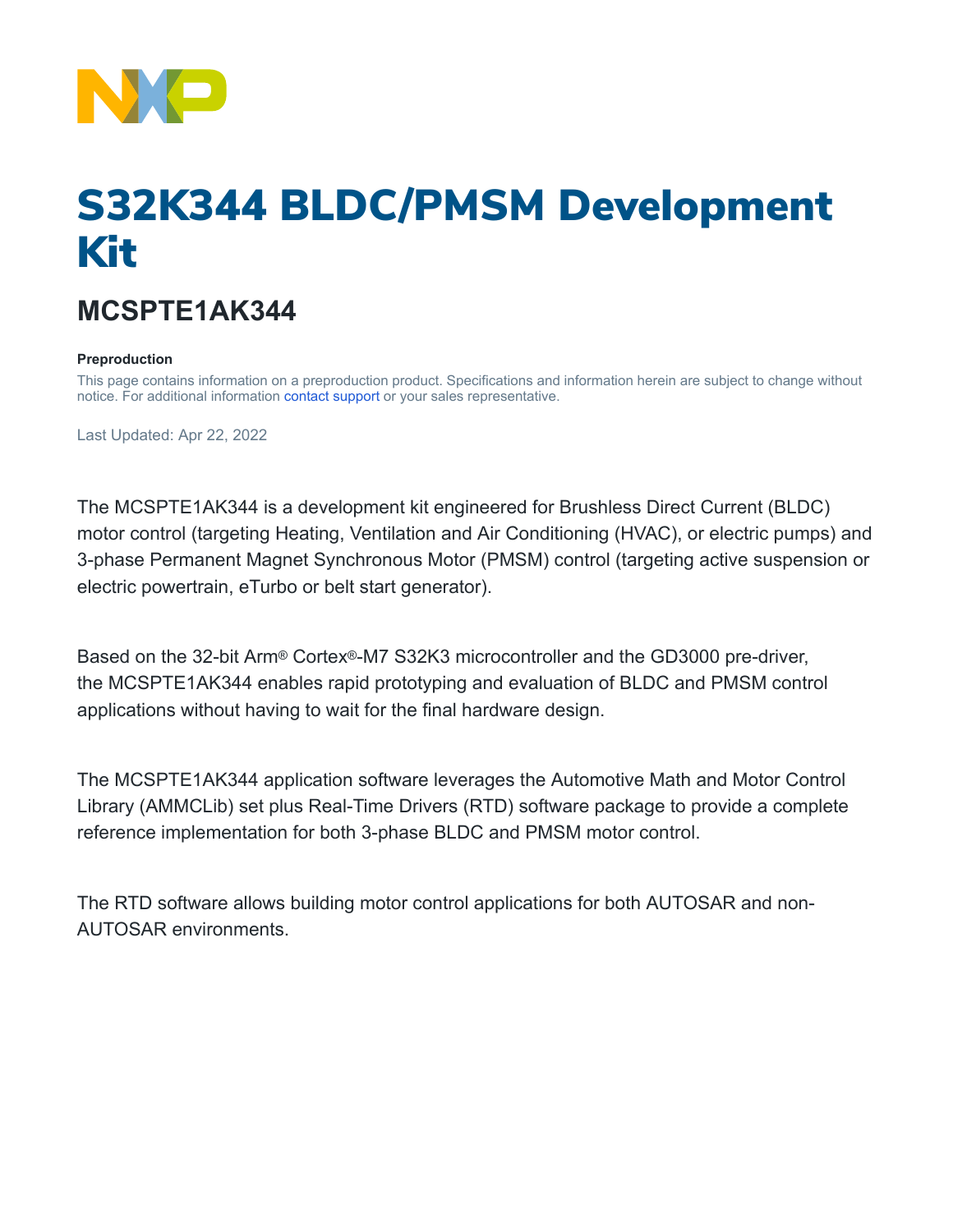## **MCSPTE1AK344 BLDC Block Diagram Block Diagram**



# **MCSPTE1AK344 PMSM Block Diagram Block Diagram**